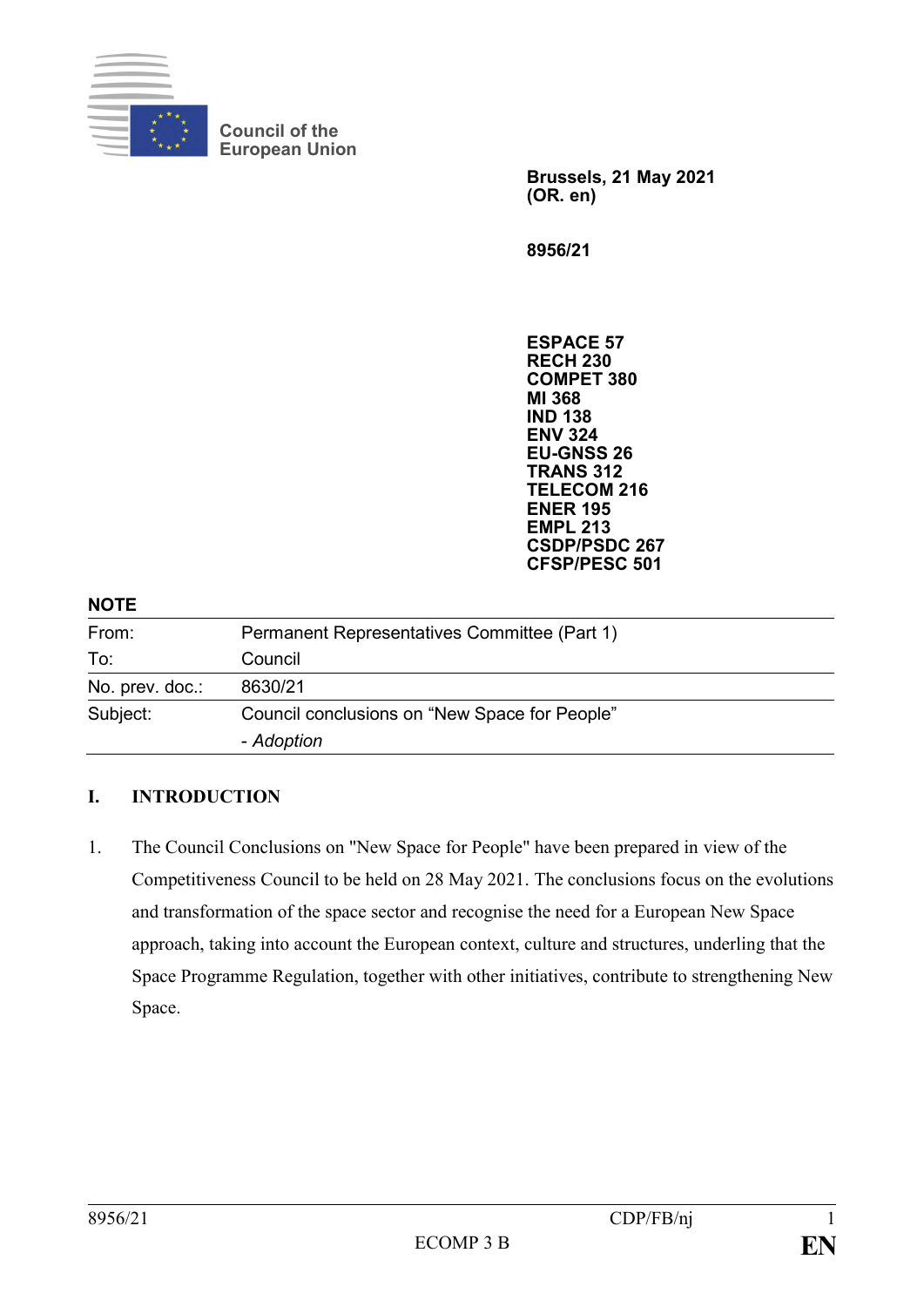2. With the conclusions, the Presidency wishes to stress the importance of New Space for an innovative, resilient and competitive Union space sector, its impact in the European economy and its potential to answer to the needs of European citizens.

## **II. STATE OF PLAY**

- 3. The Space Working Party examined the draft Council Conclusions on four occasions since 16 February 2021.
- 4. The text presented in the Annex to this Note reproduces the text set out in the Annex to doc. 8630/21 agreed in the Permanent Representatives Committee on 19 May 2021. The Committee agreed to forward the draft conclusions to the Council (Competitiveness) of 28 May 2021 for adoption.

### **III. CONCLUSION**

5. The Council (Competitiveness) is therefore called upon to adopt the conclusions set out in the Annex.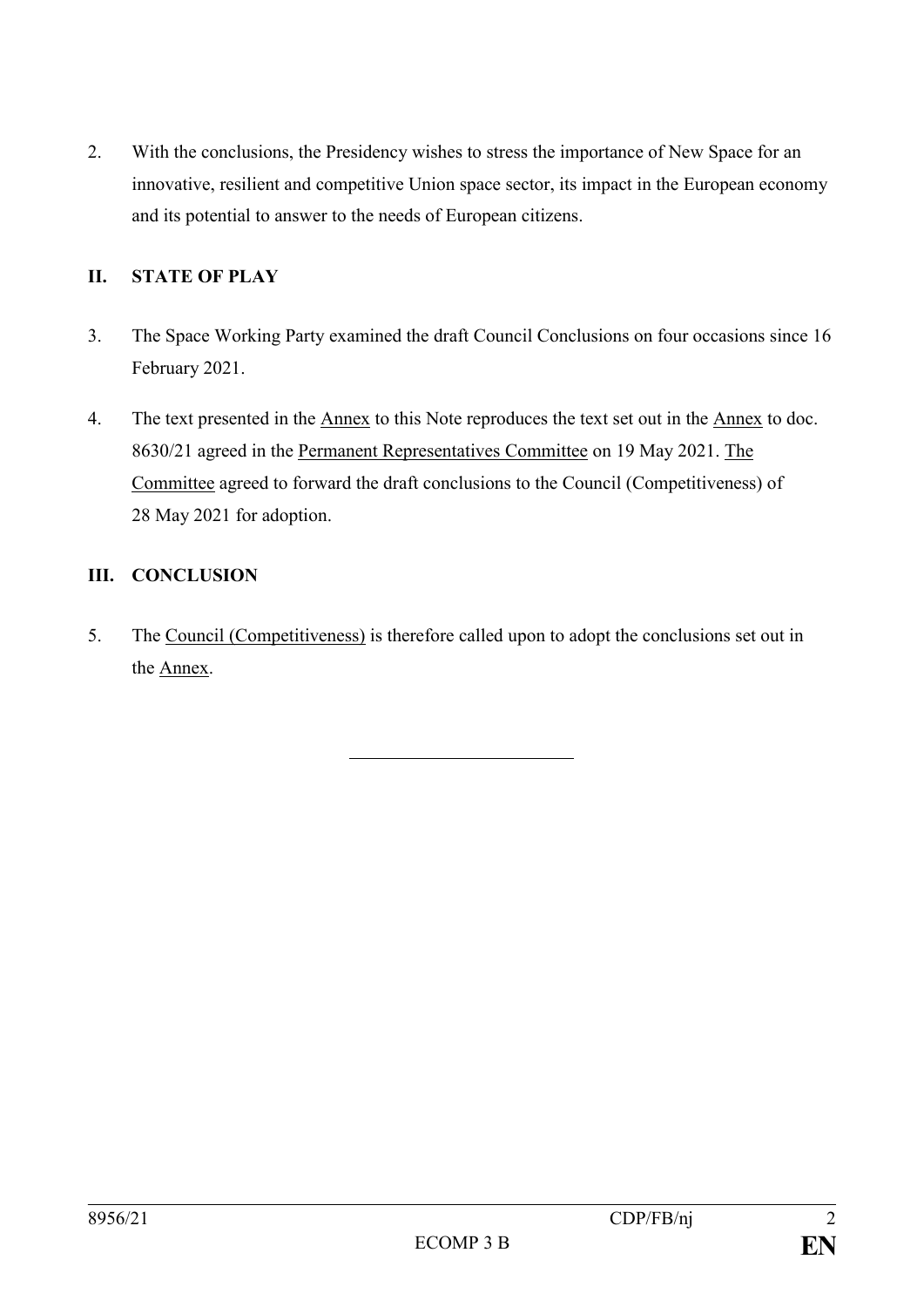## **ANNEX**

#### **Draft Council Conclusions on "New Space for People"**

## THE COUNCIL OF THE EUROPEAN UNION

#### RECALLING

- The Treaty on the Functioning of the European Union that establishes an EU competence in Space<sup>1</sup>;
- The Council Conclusions on "A Space Strategy for Europe" of 30 May 2017, encouraging the Commission and Member States to work with relevant actors to facilitate innovation and development of space applications, business opportunities, outreach activities as well as industrial capacity, including for "New Space" companies and initiatives, SMEs, start-ups and scale-ups;
- The Council Conclusions on "Space as an enabler" of 28 May 2019, confirmed at the ninth Space Council, acknowledging the profound transformation that the space landscape is undergoing, maturing and shaped by new actors, such as new space-faring nations and in particular by new private actors;
- The Council Conclusions on "Space Solutions for a sustainable Arctic" of 29 November 2019 recognising the opportunities provided by New Space to foster the provision of new spaceenabled services and solutions for the Arctic needs, among others;

1

**<sup>1</sup>** In particular Articles 4(3) and 189.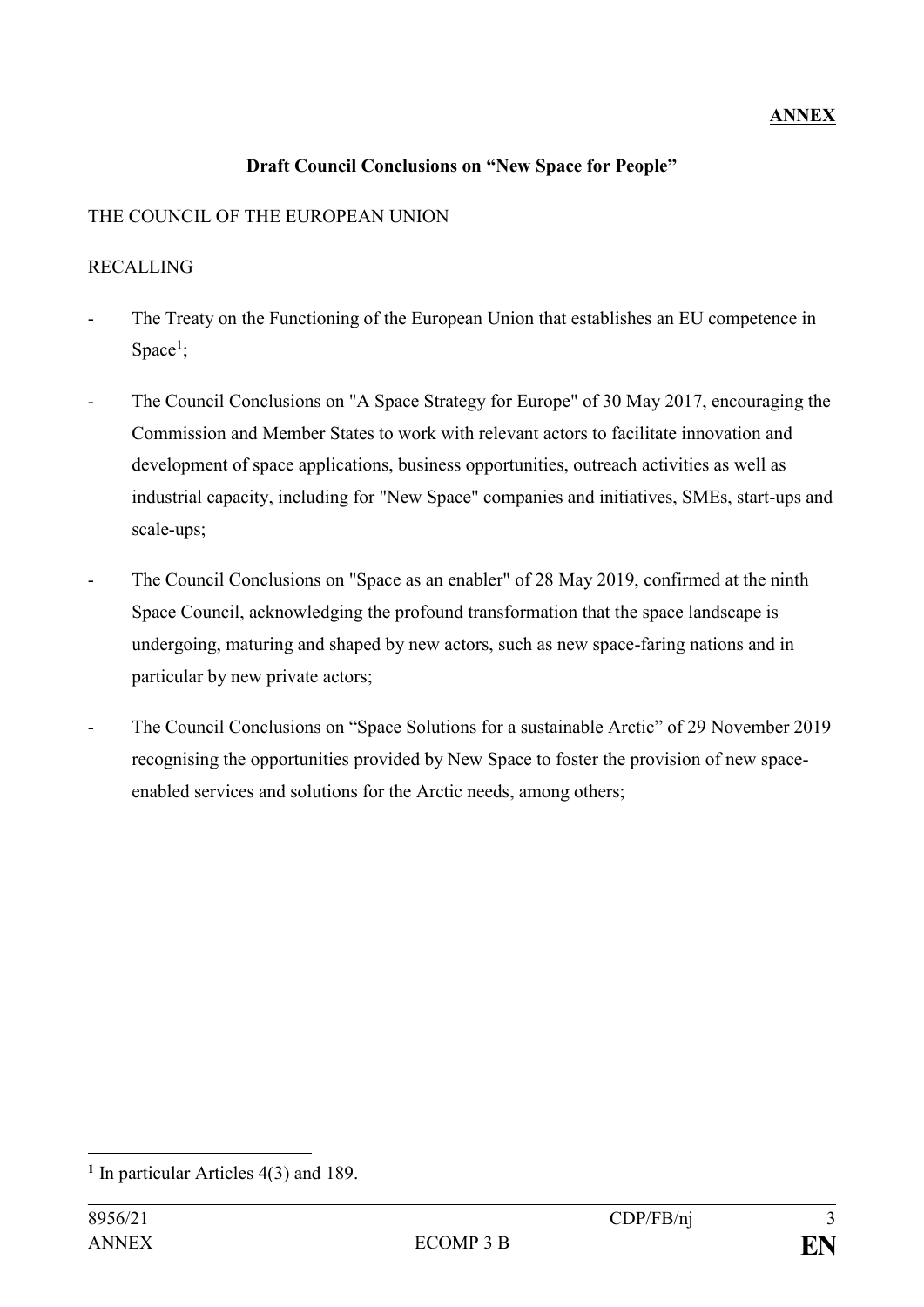- The Council Conclusions on "Space for a sustainable Europe" of 4 June 2020, acknowledging the emergence of the so-called "New Space" and inviting the Commission to develop an indepth analysis of the European New Space current landscape and future perspectives and its contribution to the European economy, expanding existing market capacities, supporting SMEs and start-ups and encompassing the emergence of new actors and new developments;
- The Council Conclusions on "Orientations on the European contribution in establishing key principles for the global space economy" of 11 November 2020, confirmed at the tenth Space Council, stressing the importance of an innovation strategy for New Space with a focus on increased commercialisation, competitiveness and efficiency and common European objectives in the mid and long-term perspective;
- The Council Conclusions on "A recovery advancing the transition towards a more dynamic, resilient and competitive European industry" of 16 November 2020, stressing that the EU should pursue an ambitious and assertive European industrial policy to create a sustainable, attractive and competitive business environment to unlock the high potential of spill-over effects from cooperation throughout the EU, which includes identifying and reducing strategic dependencies and increasing resilience in the most sensitive industrial ecosystems and specific areas such as space;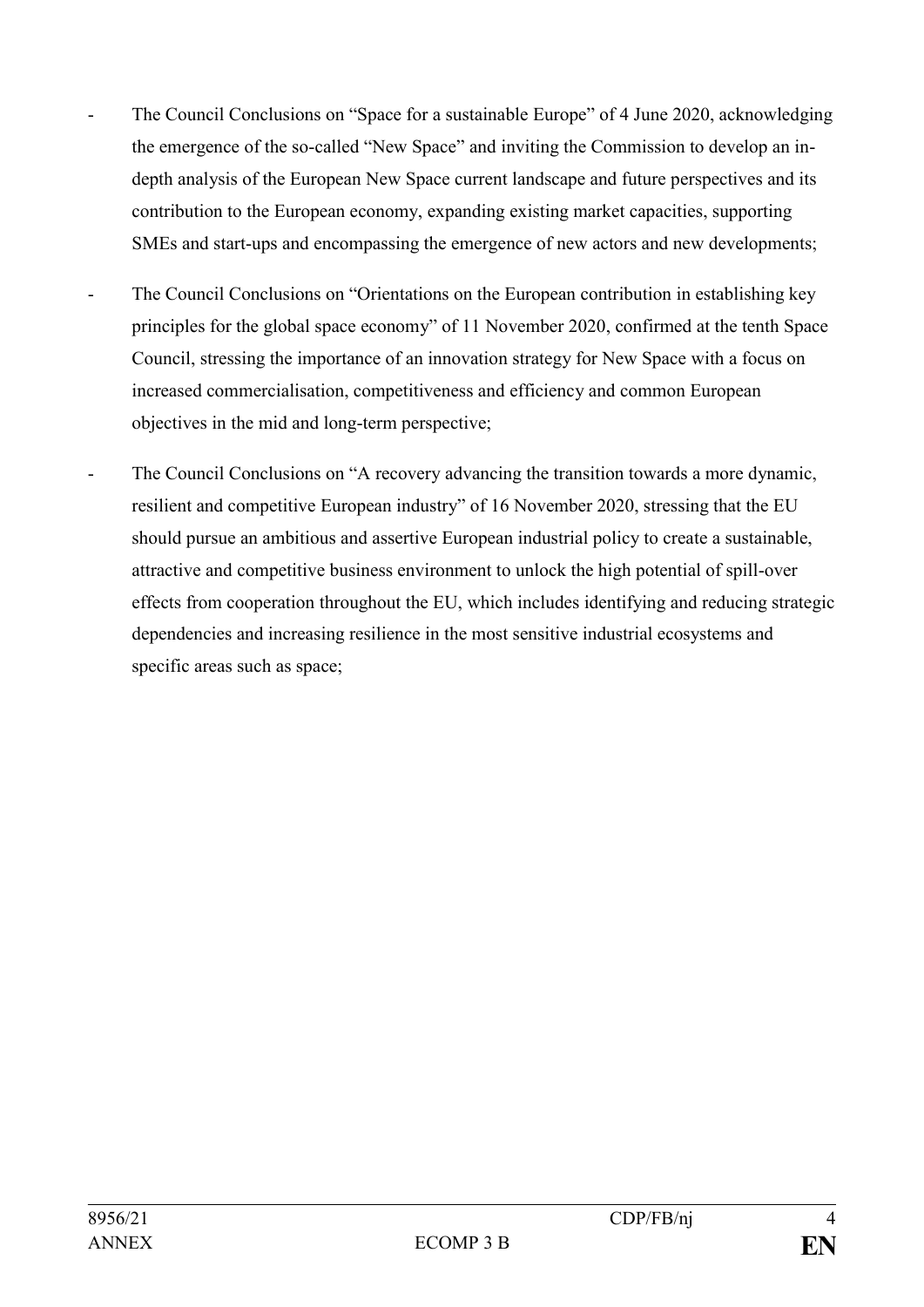#### **I Context and dynamics of the European Space Sector**

- 1) CONSIDERS that the space sector is undergoing rapid transformation and expansion on a global scale due to technology disruption, new ways of exploitation of existing capabilities, commercialisation, democratisation of space, and that space is emerging as a profitable sector, in which new business models arise among companies of different sizes;
- 2) CONSIDERS the recent dynamics towards a convergence of the institutional and private markets, including the growing role of industry. This results in the opening of the space sector to new users and players, that may deliver innovative and more affordable space products and space-based services, and also allows for an increased interest for space by countries not previously engaged in space activities;
- 3) ACKNOWLEDGES that the space sector is creating and exploring new markets in Europe and worldwide, derived from new technology developments and market approaches centred on cost reduction, and higher flexibility and agility, while safeguarding the continuity of observations and the quality and security of ground technologies and space systems. These dynamics are fostered by spin-in innovation, greater cross-fertilisation of non-space sectors to space technologies and applications, and the emergence of new applications and services profiting from the rapid development of digital technologies and data processing systems integration from the open data of Copernicus, among other components;
- 4) HIGLIGHTS the importance of space technology, data and applications in finding solutions to climate transition and the developments towards the achievement of the targets set in the Paris Agreement, alongside the goals of the European Green Deal and the evolution towards a holistic view of our planet to better understand and value its complexity and systemic nature as well as the interlinkage of environment with our wellbeing, health and the socioeconomic system;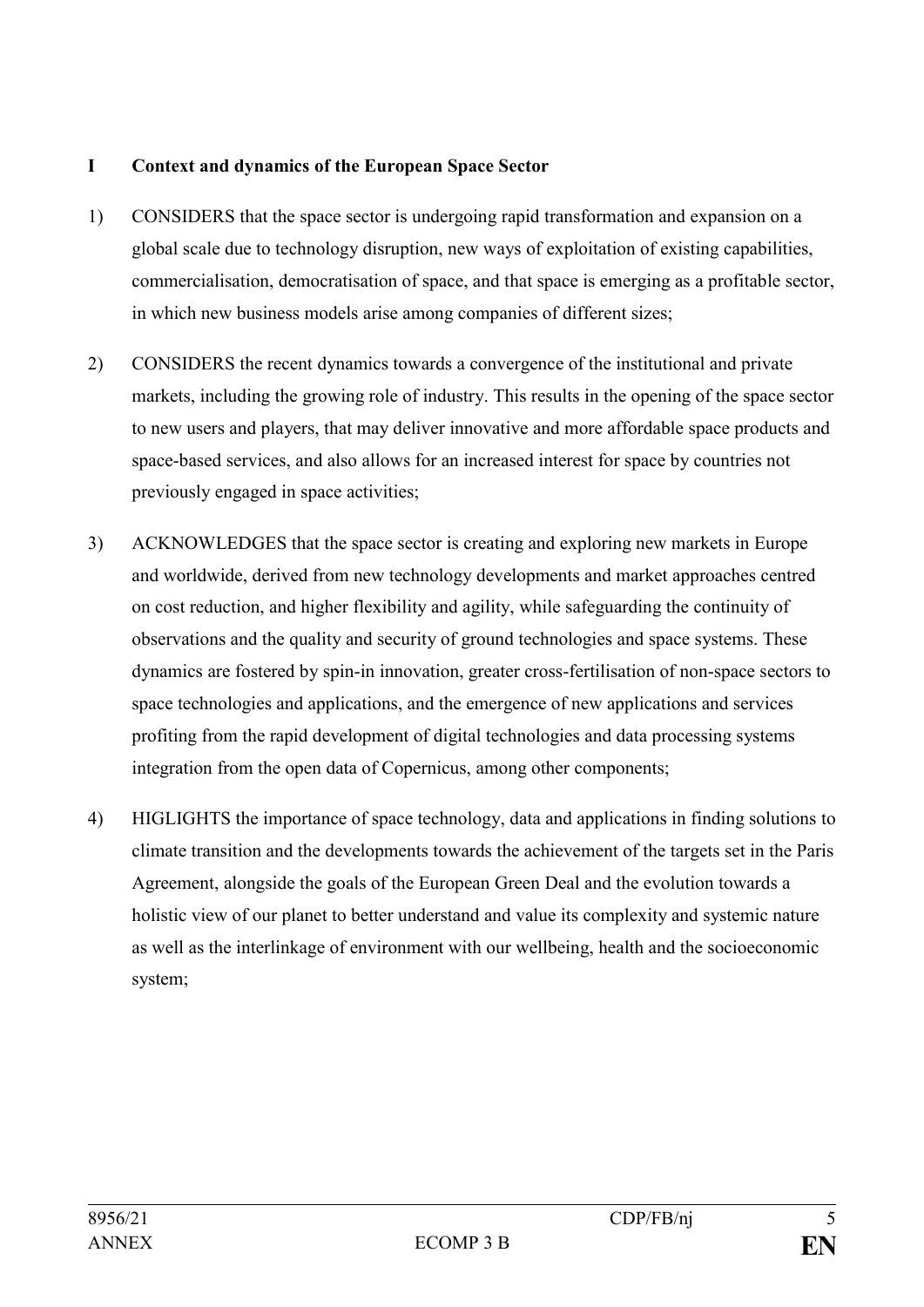#### **II European New Space approach**

- 5) RECOGNISES that rapid and persistent transformations call for a European New Space approach; STRESSES the potential of New Space in contributing to the overall objectives of the European Union, including to the green and digital transitions, and to reinforcing European resilience. New Space also contributes to other public policy areas and impacts the European society and economy, answering to the needs of citizens;
- 6) RECOGNISES the need for a common understanding on New Space taking into account the European context, culture and structures. A European approach to New Space should cover the whole space value chain, encompassing upstream, midstream and downstream segments, with a new innovation and business perspective and with framework conditions that favours the emergence of new European players and the building and interlinking of space ecosystems throughout Europe, by reducing regulatory and market entry-barriers, opening-up valuechains, changing procurement approaches and increasing private investments;
- 7) RECOGNISES the innovative capacity of the private sector increasingly driven by private investments, and the value it can bring to the development of the European space sector;
- 8) HIGHLIGHTS that European, national and regional ecosystems are at the heart of New Space in Europe; RECOGNISES the need for a coherent approach to the downstream segment, enhancing openness to new space actors, namely SMEs, mid-caps, scale-ups and start-ups, both in early and growth stages, alongside the promotion of space-related entrepreneurship and capacity building and support measures, including funding opportunities to foster space ecosystems across Europe;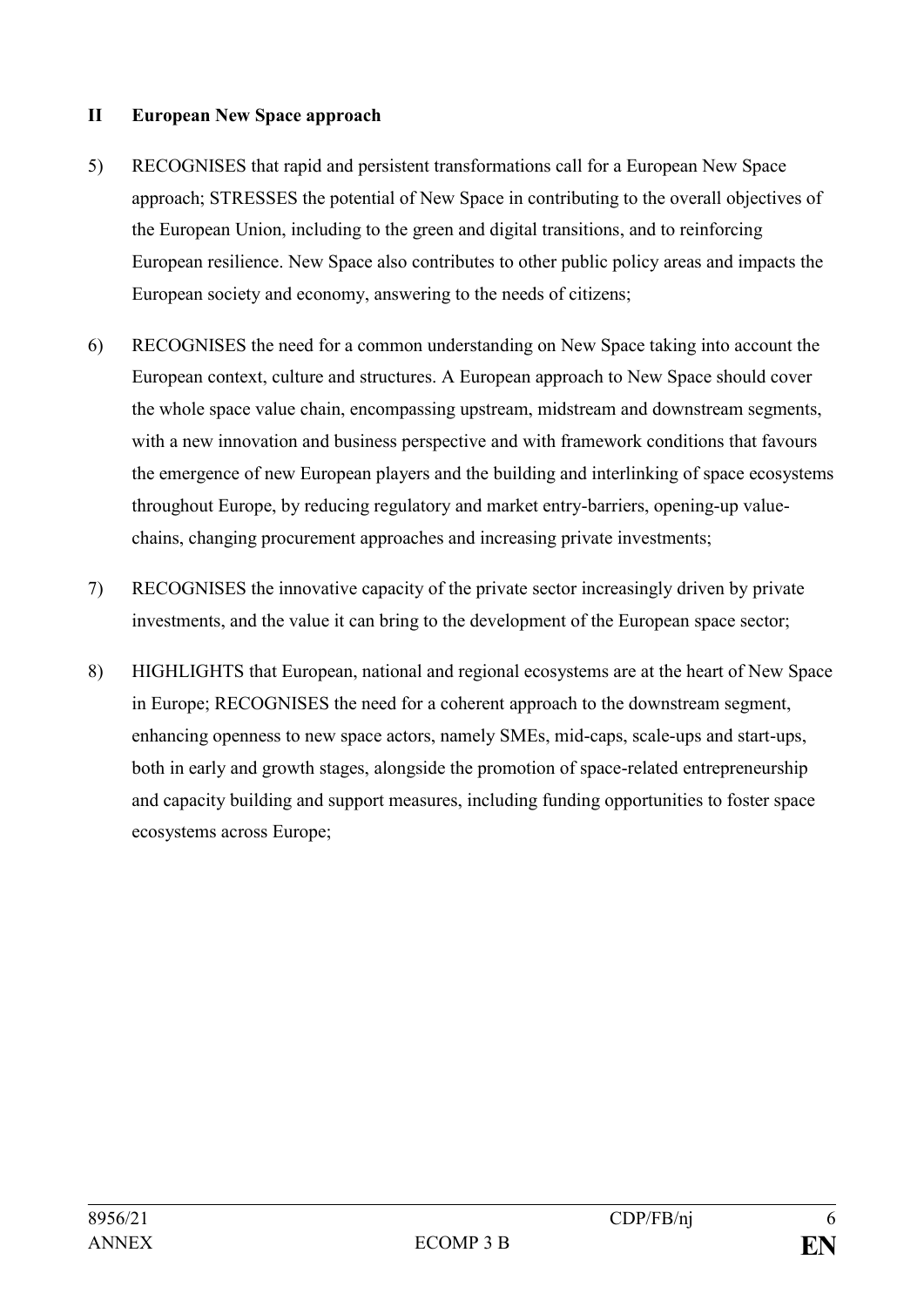- 9) UNDERLINES the role of fundamental and applied research, development and innovation for New Space complementing the traditional space, including high performance computing, artificial intelligence (AI) and quantum technologies, with the combination of different technologies, favouring cost reduction in new space systems through miniaturization and higher versatility of space platforms, for higher quality, cost-effective and secure space-based data, information and services; and HIGHLIGHTS the role of new technologies and design approaches, including for space exploration and use of space resources, and for reusability of space platforms;
- 10) STRESSES the importance of addressing the specific needs for access to space by New Space actors, if necessary, through adapted and complementary ground infrastructures;
- 11) HIGHLIGHTS the role of the EU and Member States in the international, multilateral context and the contribution of New Space in fostering space diplomacy;
- 12) EMPHASISES the value created by New Space for society, economy and the environment, and how space is an enabler for environmental, societal and economic benefits, as they rely more and more on space-based assets for telecommunications, navigation, and Earth observation (EO) applications, thus impacting on sustainability and the green and digital transitions; and STRESSES the need to increasingly use space applications, services and data in close cooperation with end-users, stakeholders and across the space industry in all Member States in order to achieve those environmental, societal and economic benefits;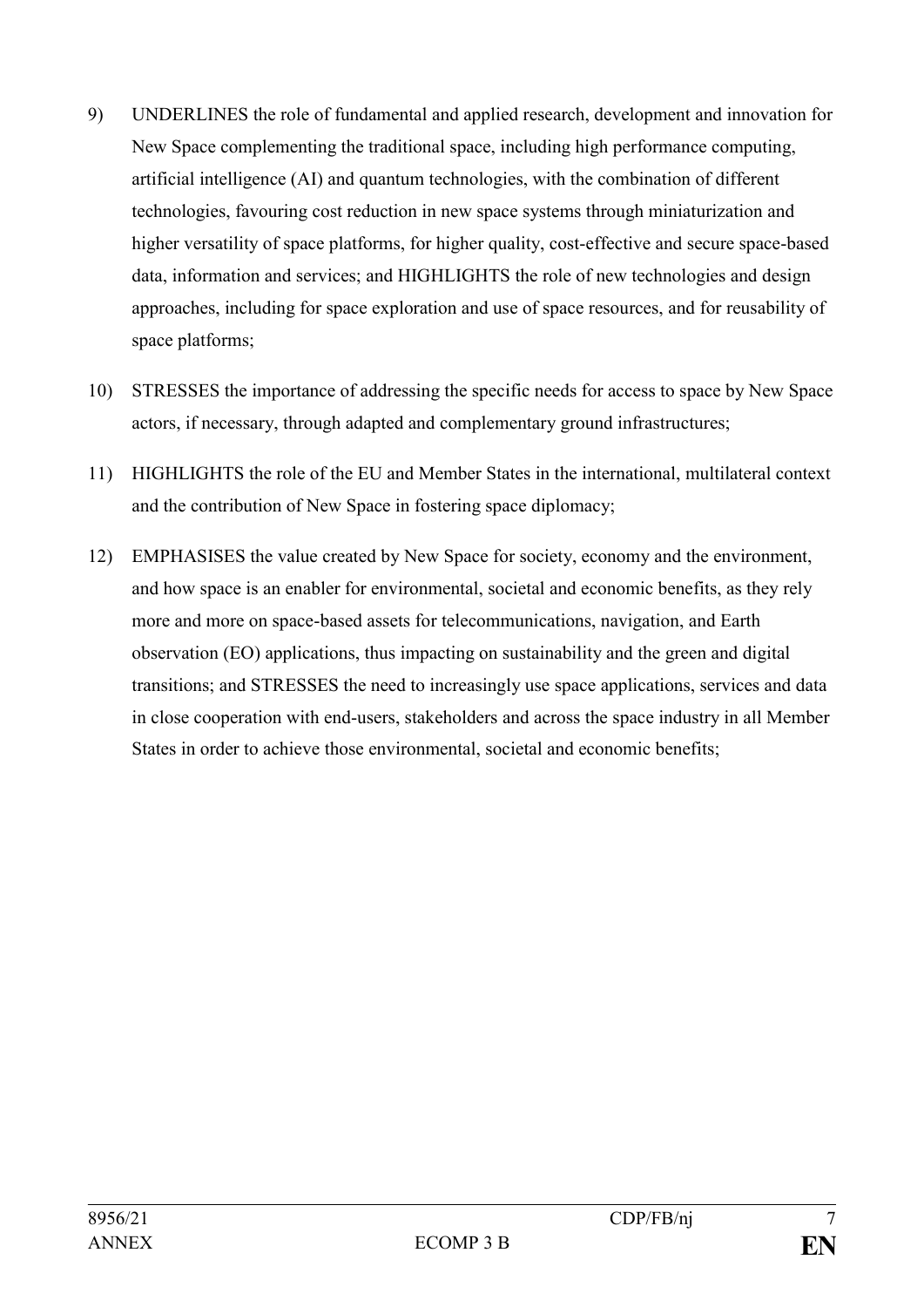#### **III EU programmes and initiatives and their contribution to strengthening New Space**

- 13) STRESSES that the current space programme components Copernicus, EGNOS and Galileo contribute to and benefit from New Space, in terms of market uptake of space-based data and signals, information for the development of new applications, products and services; NOTES the potential of GOVSATCOM in this regard;
- 14) ACKNOWLEDGES the opportunities brought by operational services in the areas of Space Situational Awareness, in supporting safe, secure and sustainable space activities and protecting European space infrastructure, with the upgrade and further developments of the system of sensors, catalogue of space objects and services, currently provided through EU-SST; STRESSES the importance to develop a Space Traffic Management (STM) approach for Europe in the future and guiding global standards;
- 15) EMPHASISES the importance of traditional and innovative procurement in the EU programmes, with higher openness and transparency in the policy and procedures, throughout the supply chains, favouring the involvement of start-ups, scale-ups, other SMEs and midcaps;
- 16) RECALLS the development of the European space policy and the importance of seeking complementarities and a structured approach for developing synergies between Member States, the Commission, EUSPA, ESA, other entrusted entities and stakeholders based on their expertise, roles and responsibilities, to best fulfil the objective of the EU Space Programme in the New Space domain;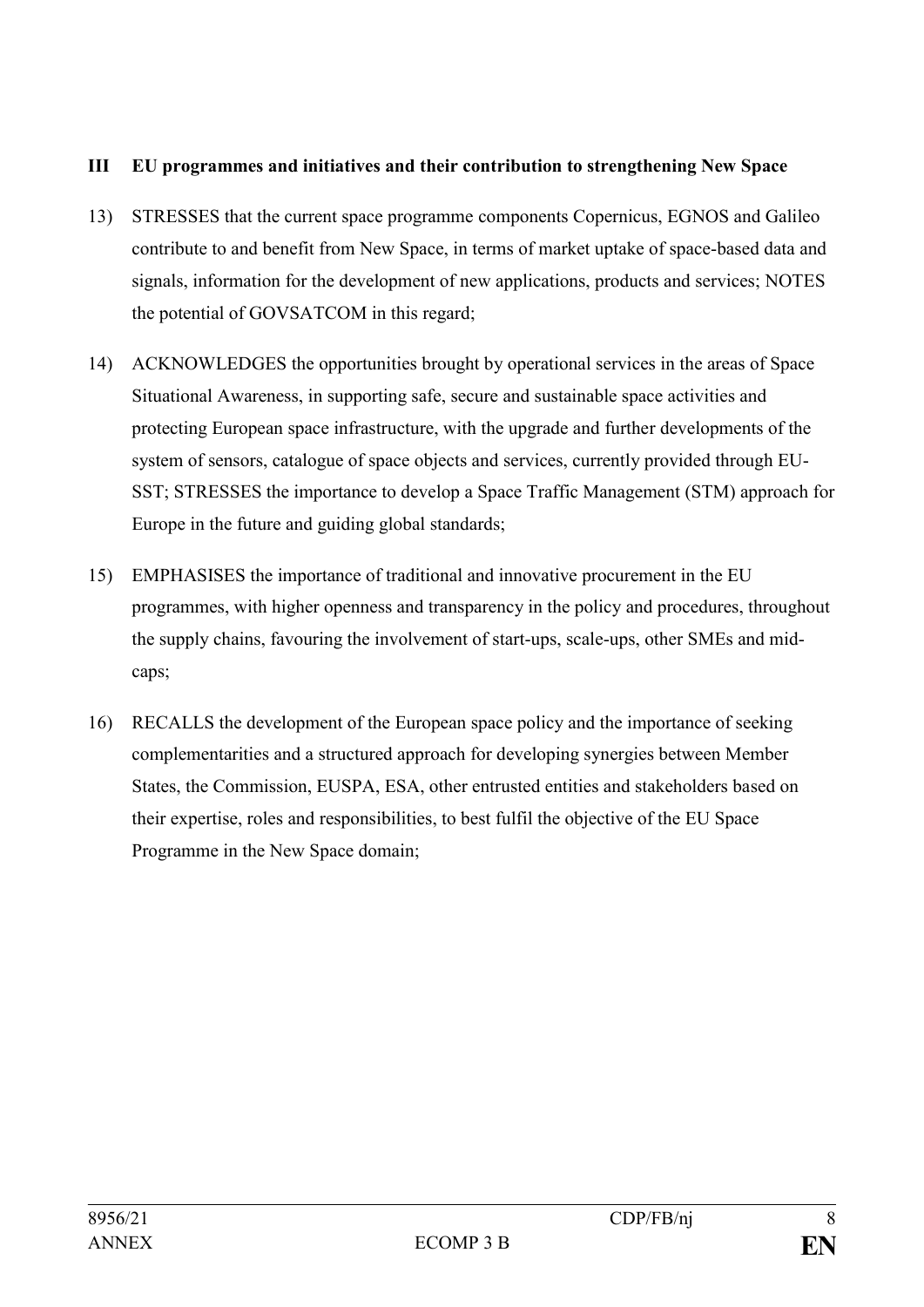- 17) STRESSES the need to promote further synergies and complementarities of the EU Space programme with other EU programmes, namely research and technological development and innovation via Horizon Europe, the Digital Europe Programme (DEP), the European Defence Fund, InvestEU, the Recovery and Resilience Facility, and the European Structural and Cohesion Funds, to leverage the investment in the space sector, including the New Space ecosystem, maximising the efficiency in the use of public resources, raising awareness of opportunities provided by these programmes to New Space actors, and fostering a competitive and innovative European space sector;
- 18) REITERATES that it is essential to continue to support advanced skills development, knowledge sharing, and training to create the needed competences throughout Europe, including with more support to countries with emerging space capabilities, and fostering diversity in the sector, as well as increasing interest of young people to study science, technology, engineering and mathematics;

# **IV Towards an innovative, resilient and competitive Union space sector to realise the opportunities of New Space**

19) UNDERLINES that the combination of supply-side and demand-driven approaches are crucial for fostering cross-fertilisation of space and non-space technologies, services and applications through different policies and sectors, both public and private, to promote value creation and market uptake for secure digitalisation and environmentally sustainable solutions, through a user-centred approach;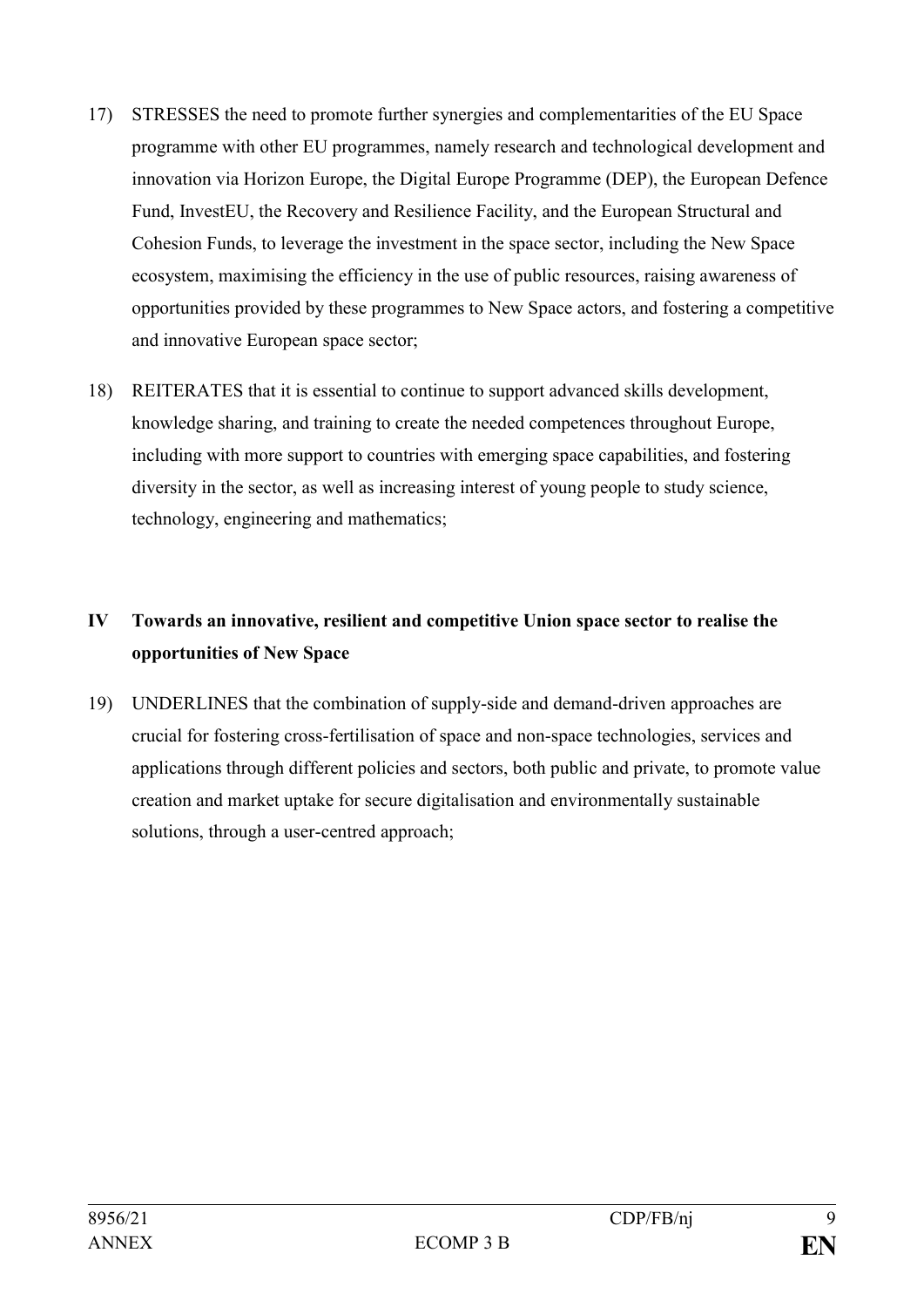- 20) RECOGNISES the importance of European competitiveness in the context of New Space and the need to foster private investment and to reinforce market-based approaches for strengthening Europe-based technology developers, suppliers and service-providers and the support to the development of innovative and disruptive technologies and industrial capabilities; HIGHLIGHTS the importance of achieving resilience in European strategic space value chains, through technical regulations, standards, public procurement and financing instruments;
- 21) STRESSES the need to reinforce European strengths towards a more innovative, resilient and competitive space sector in areas such as critical components, space-based secure connectivity, industrial alliances in microelectronics and raw materials;
- 22) TAKES NOTE of the Commission's intention, in order to support strategic autonomy in access to space, to contribute to the efforts to develop a common roadmap for the next generation of launchers, launch technologies and infrastructures, in close coordination and cooperation with Member States and ESA and industries, whilst respecting the principles of an open economy;
- 23) STRESSES the importance of enabling conditions, that are essential to foster entrepreneurship and to facilitate the creation of new business opportunities, growth of new markets and innovation ecosystems;
- 24) UNDERLINES that the current free and open EO data policy has been instrumental in driving strong demand for data and information and is an essential tool contributing to an effective European space ecosystem, enabling the market to develop downstream applications for a wide number of private and institutional customers;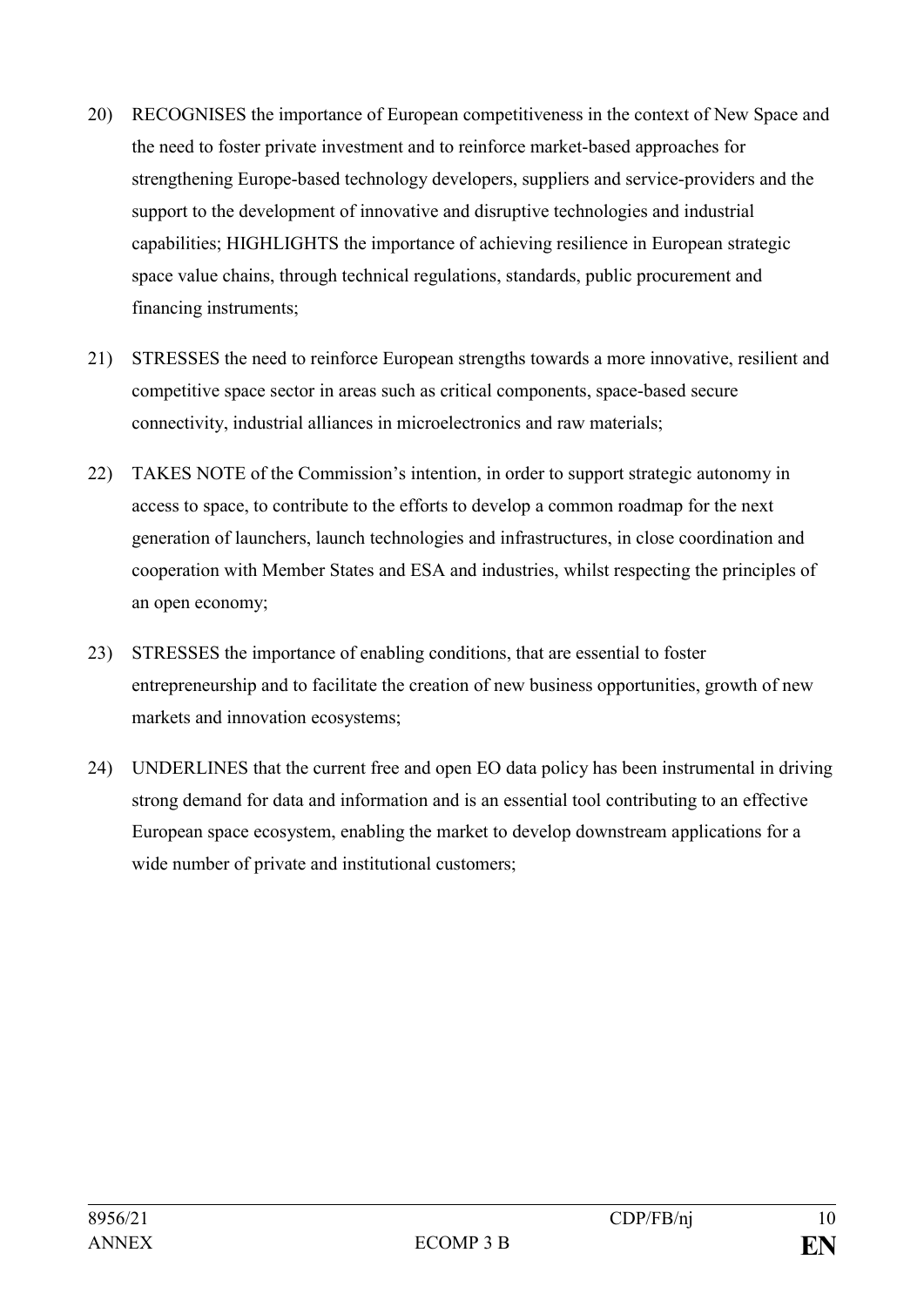- 25) RECOGNISES the new opportunities offered by the availability and accessibility of high resolution data to foster the convergence of EO and AI for better ability to deliver solutions to non-technical users, which directly translates in benefits for the European citizens;
- 26) UNDERLINES the role of space and how space-based data and information can be an enabler of different EU policies and can benefit European data strategy and EU initiatives, such as the Destination Earth Initiative in cooperation with ESA, ECMWF and EUMETSAT, the common European Green Deal Data Space or the deployment of 5G or uptake of Internet of Things;
- 27) TAKES NOTE of the intention of the Commission to address the development of space-based secure connectivity capability in complement to existing terrestrial and submarine connectivity networks;
- 28) UNDERLINES the importance of cyber security for New Space systems and operations on the ground and in space; and NOTES the global market potential for cyber security solutions, bringing opportunities to European companies, including start-ups, SMEs and mid-caps;
- 29) HIGHLIGHTS the need to ensure sustainable use of space by all space actors, including New Space actors, in accordance with the relevant United Nations treaties, resolutions and following the UNCOPUOS recommendations and guidelines;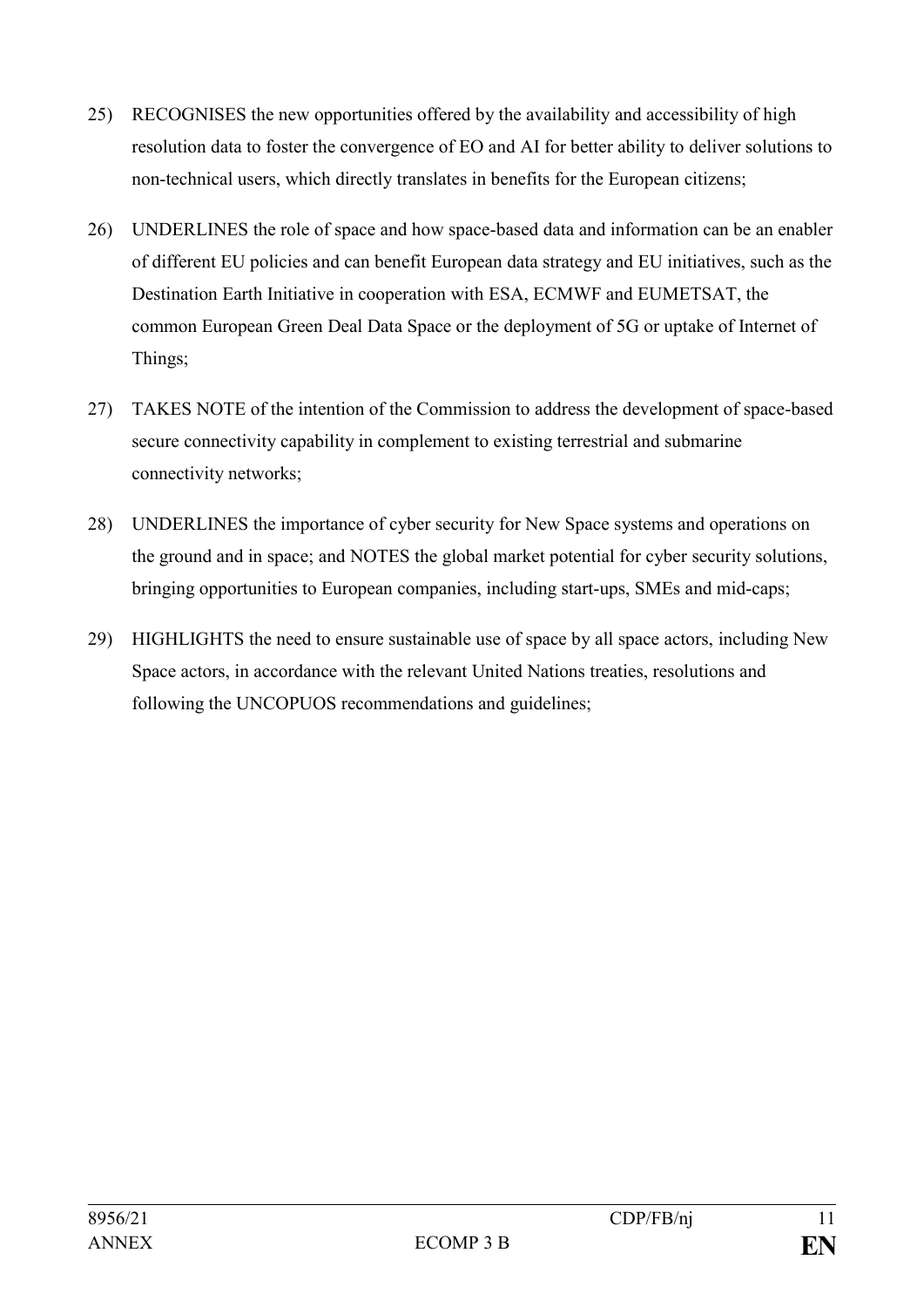#### **V Financing and growth of Europe's space businesses**

- 30) STRESSES the importance of risk capital investment for the whole New Space ecosystem; and RECOGNISES the need to develop public financing schemes and instruments at national and regional level as a de-risk tool in investment and as a means to attract private investment, to complement financial instruments like equity and debt financing for start-ups, scale-ups in the early stages and other SMEs and mid-caps in the growth stages, with the aim of increasing the number of private investors in the space markets segments and the amounts of private capital invested;
- 31) WELCOMES the CASSINI (Competitive Space Start-ups for INnovatIon) initiative, targeting a EUR 1 billion EU space fund-of-funds making full use of InvestEU to facilitate access to finance, and its role in expanding the number of start-ups in the EU, building businesses based on innovative EU space technologies, services and applications and accelerating their growth and scale up;
- 32) STRESSES the importance of encouraging public authorities to use procurement and precommercial procurement of innovative solutions as a way to facilitate commercialisation and give market traction to start-ups, SMEs and mid-caps in the space industry and digital services based on space data;

# **VI Monitoring and Evaluation**

33) CALLS on the Commission to promote a regular impact measurement of the space sector within the European economy, taking into account existing work, with a special focus on New Space and to develop a methodology in that regard showing how New Space can benefit citizens and the European economy, and to regularly update the Council;